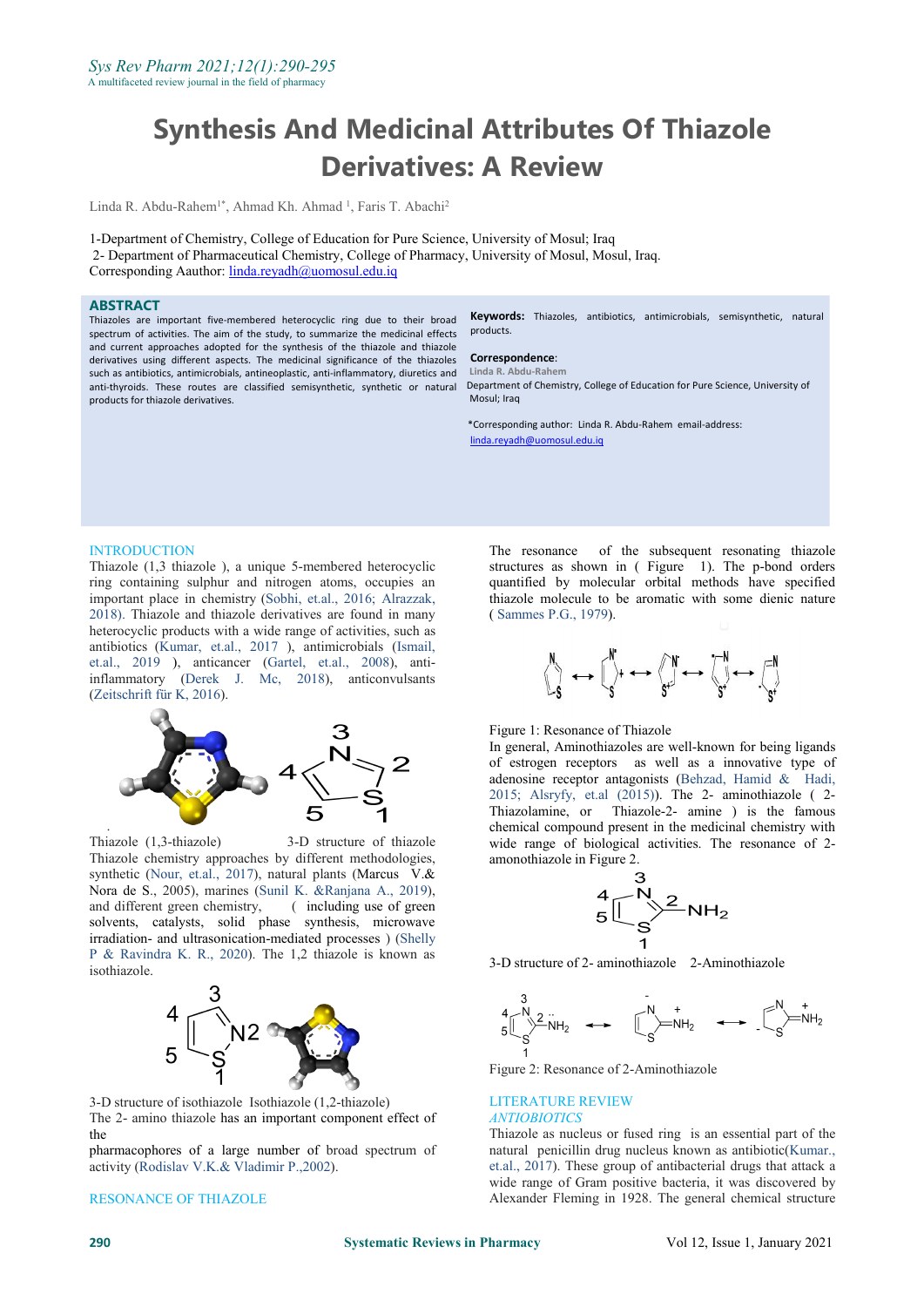of penicillin as a model of fused ring thiazole as shown in Figure 3:



Figure 3: General chemical structure of Penicillin Recently, 2-aminothiazole was found in many chemical structure of cephalosporin derivatives (e.g. Cefdinir ) as shown in Figure 4(Stella., et.al., 2020).



Figure 4: The chemical structure of Cefdinir Cefdinir is a semisynthetic  $3<sup>rd</sup>$  generation cephalosporin with  $\frac{11}{2}$  C  $\frac{11}{2}$ a broad spectrum of activity towards Gram (+)ve and Gram(- )ve bacteria. In 2007 a new 2-aminothiazole derivatives as 4<sup>th</sup> generation cephalosporin were introduced as shown in Figure 5. The activity was showed towards Gram (-)ve more than Gram (+)ve bacteria(Stella., et.al., 2020).



Figure 5. The chemical structures of  $4<sup>th</sup>$  generation protests mind cephalosporin

Finally, the semisynthetic  $5<sup>th</sup>$  generation of cephalosporin are active against Methicillin resistant*staphylococci auras* ( MRSA). The ceftaroline i is a best example for this type and had Gram (-)ve avtivity more than Gram(+)ve bacteria.The N-pyridinium ion is the substituted at 4 position of thiazole ring, the chemical structure as shown in Figure 6 (Stella., et.al., 2020).



Figure 6. The chemical structure of Ceftaroline fosamil.

## ANTIMICROBIAL EFFECTS

Thiazole and 2-aminothiazole derivatives have good antibacterial ( Sulfthiazole ) and antifungal as well as antiviral activities (Kumar, et.al., 2017 ). The sulfthiazole is refer to short acting sulfa drug as an antimicrobial agent, the chemical structure in Figure 7. Also, thiazole and



Figure 7. The chemical structure of Sulfthiazole

 $t<sub>th</sub>$  aiming to synthesize thiazole derivatives with excellent Its derivatives seems to be good antifungal activity against different types of candidiasis cases are caused by *Candida albicans*, however non-*C. albicans*, such as *Candida glabrata*, *Candid parapeilosis.Canditroppicals and Candida krusei* has recently been found an important of pathogenic group. As regards to the chemical structure of the compounds, the substituents on the phenyl ring are different (Lino.et.al., 2018). According to the antifungal screening results, the most active thiazole derivatives indicated similar antifungal activity to ketoconazole and fluconazole against all *Candida* strains. Several studies have been conducted antifungal activities. Also, these derivatives with polyoxygenated phenyl module have exhibited encouraging anti-fungal activity, the abafungia agent as an example for this type of activity as shown in Figure 8. Recently , thiazole and its derivatives were linked with chitosan forming Chitosan-Thiazole nanoparticles, Chitosan-Thiazole[NPs] can be used antimicrobial agent(activities (Kumar, et.al., 2017 ).



Figure 8. The chemical structure of Abafungia

Furthermore, the thiazole derivatives have been found to be potent as antiviral agent, against different types of viruses such as CVB, SARS, RSV, HCV, HRV, VZV, TMV, FMDV, DENV, YFV, influenza virus 17 . Ritonavir as protease inhibitor enzyme, it can be used to treat HIV/AIDS as an antiretrovirial agent, the chemical structure as shown in Figure 9 ( [Inder](javascript:ShowAffiliation() , [Shiv](javascript:ShowAffiliation() & [Sanjay,](javascript:ShowAffiliation() [2020\).](javascript:ShowAffiliation()



Figure 9. Thee chemical structure of Ritonavir

#### ANTICANCER AGENTS

There are many natural or synthetic antineoplastic agents. Bleomycin is an antibiotic anticancer agent, can be used for many types of cancers (Gartel., et.al., 2008). Chemically, it is a complex glycopeptide conjugated with bimolecular thiazole rings. On other side, two heterocyclic rings were conjugated pyrimidine and imidazole rings as shown in Figure 10 (Mahesh., et.al., 2016).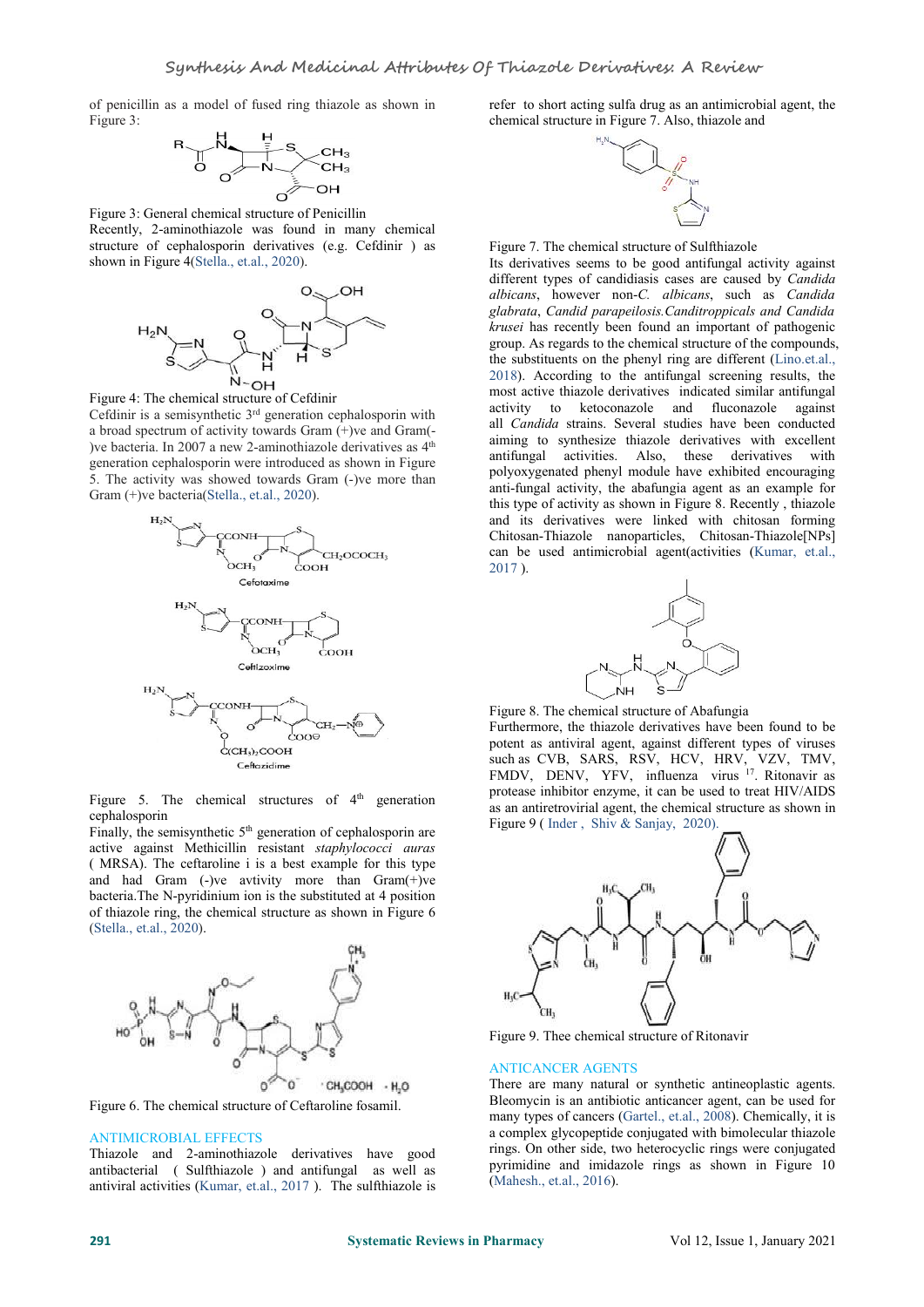

Figure 10. The chemical structure of Bleomycin

The other antibiotic anti-neoplastic drugs. Tiazofurin, Epothilone A , Epothilone B. Now, the importance of the heterocyclic nucleus in drug design and development of new chemical entities with a special emphasis on thiazole nucleus. Different methodologies have been synthesized on the base of thiazole derivatives and are used for the treatment of a wide variety of cancer diseases (Gartel., et.al., 2008).Tiazofurin is 2-[(2*R*,3*R*,4*S*,5*R*)-3,4 dihydroxy-5-(hydroxymethyl)oxolan-2-yl]-1,3-thiazole-4-

carboxamide, is the synthetic nucleoside analogue and classified as antimetabolite anti-neoplastic agent as shown in Figure 11.



Figure 11. The chemical structure of Tiazofurin Another example of thiazole derivative bearing anti-cancer agent, Dasatinib, previously known as BMS-354825, the chemical structure in Figure 12.



Figure 12. Chemical structure of Dasatinib

# ANTI-INFLAMMATORYEFFECTS

In search for new of non -steroidal anti-inflammatory drugs (NSAIDs) ( Derek J. Mc., 2018) the cyclooxyengenase (II) ( COX-II) as a common drug used for treat the symptoms of arthritis, Meloxicam as a model for thiazole derivatives used to treat pain , inflammation in rheumatic and osteoarthritis diseases, the chemical structure of



meloxicam as shown in Figure 13 ( Derek J. Mc., 2018). Figure 13. The chemical structure of Meloxicam. DIURETIC EFFECTS

Etozolin is a prodrug of Qzolinone as new direct drug, the (L) isomer is the active chemical form and not the (D) isomer, the ozolinone is a tautomeric form thiazolidine(Kumar, 2017). The metabolism via enzymatic hydrolysis via phase (I) metabolism as shown in the equation:



## ANTI-THYROID EFFECTS

Previous study, 2-Metcaptothiazole was prepared by Searle, Lawson and Morley as anti-thyroid activity as thiazole derivative (Mahesh., et.al., 2016).



# 2-Mercaptothiazole

#### THIAZOLE NATURAL PRODUCTS IN BOTH ALKALOIDS & MARINS.

Natural products containing thiazole derivatives occur in plants and marines, because animal cant synthesis thiazole or thiazole derivatives(Shelly & Ravindra, 2020).

Thiazole derivatives in the plant kingdom are secondary metabolite products, their biological effects including, vitamins, chlorophyll & alkaloids.

### VITAMIN

The famous thiazole derivative is a Thiamine as vitamin B1, and play an essential cofactor role in several metabolic pathways (Kumar, 2017).



# ANTIFUNGAL EFFECTS

Thiazole derivatives have attracted the interest of pharmaceutical and agrochemical anti-fungal research since the development of fungicide Oxathiapiprolin was developed by DuPont in 2007 as a piperidinyl thiazole isoxazoline fungicide targeting at oxysterol binding protein (PcORP1) against *Peronospora belbahrii*, *Phytophthora parasitica* var. *Nicotianae*, the chemical structure of Oxathiapiprolin in Figure 14 (Beuchet., et.al, 1999).



Figure 14. The chemical structure of Oxathiapiprolin.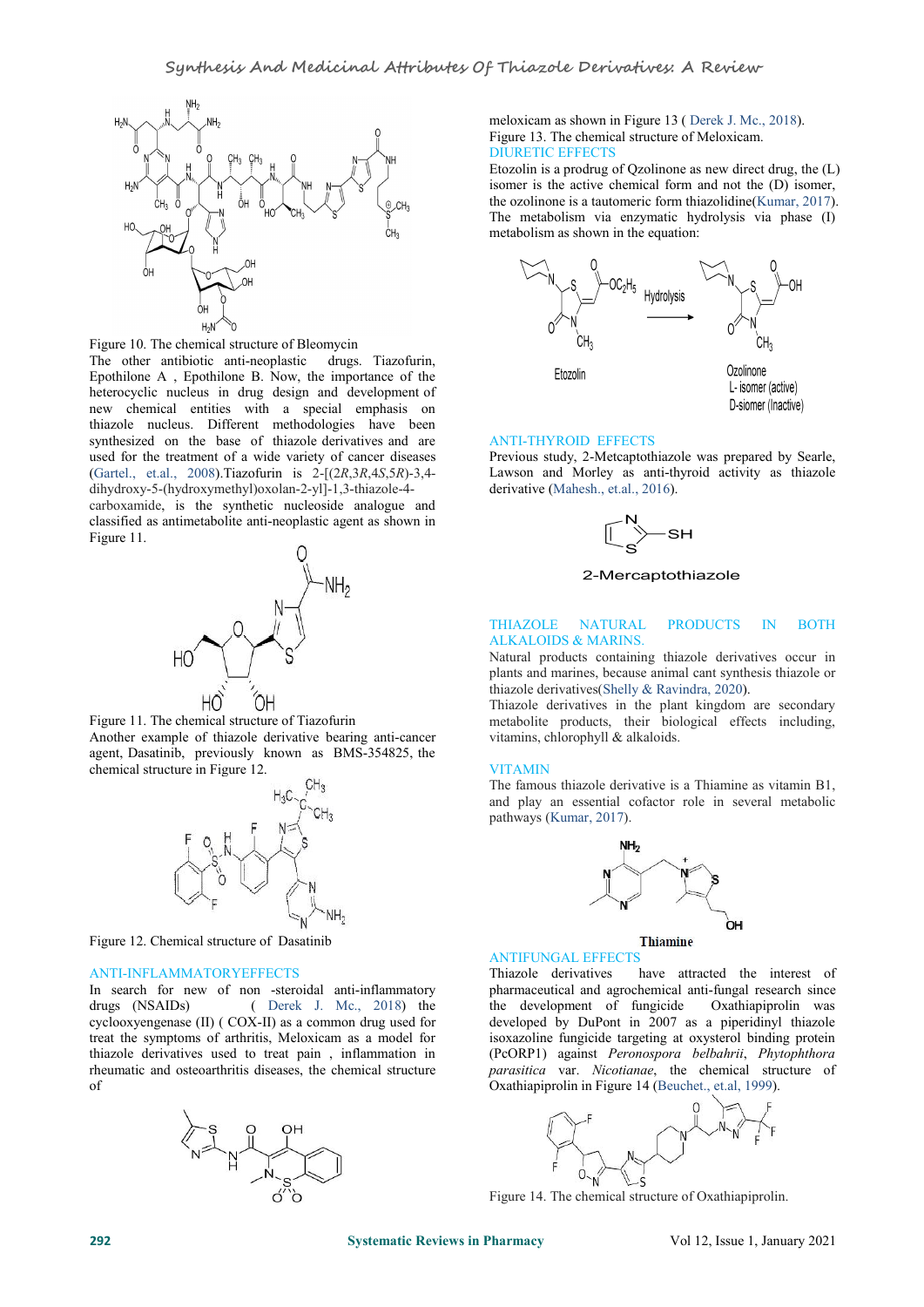#### CYTOTOXIC EFFECTS

An example of a natural compound in which both indole and thiazole rings are linked is 3-thiazol-2-yl-indole known as Camalexin (Böttcher., et.al., 2014), a phytoalexin produced in different plant leaves, the chemical structure of the natural product Camalexin in Figure 15.



Figure 15. The chemical structure of Camalexin.

#### ANTIBIOTIC EFFECTS

New antibiotic was extracted and isolated from a marine ( marine natural product) *Bacillus endophyticus* from toxic algal bloom. Chemically, it is 3- substituted indole derivative(Böttcher et.al., 2014). It has a powerful algicidal effect against different types of red tide algae *Skeletonema costatum* and *Gymnodinium catenatum*, and three freshwater harmful algae *Mycrocycti aeruginosa*, *Scenedesmus obliquus*, and *Chlorella pyrenoidosa*.



Bacillamide A,  $R_1$ ,  $R_2$  = O Bacillamide B,  $R_1 = H$ ,  $R_2 = OH$ <br>Bacillamide C,  $R_1 = H$ ,  $R_2 = NHAC$ Alkaloid (1),  $R_1 = H$ ,  $R_2 = NH_2$ 

# SCOPE OF THE SYNTHETIC ASPECTS OF THIAZOLE DERIVATIVES

The heterocyclic chemistry of the thiazole and thiazole and alpha-haloacetone derivatives have been developed via different routes. Hofmann (Hoffman A.B 1879& 1980), and Hantzsch & Coworkers(Hantzsch, Weber & Ueber, 2014) were started in the synthesis of thiazoles. In the present review, we describes the main pathways. Two main routes of synthetic thiazole, addition reaction or cyclization reaction using different catalysts and techniques.

# THE ADDITION REACTION ARE REPORTED VIA MANY DIFFERENT PATHWAYS

1) 1,3 (N-C-S) was added to 1,2 (C-C), this reaction known as Hantzsch method(Hantzsch, Weber & Ueber, 2014) . 2)1,3 (N-C-C) was added to 1,2 (S-C), this reaction known as

Cook & Heilborn method (Cook, Heilbron & Stern, 1948). 3) 1,3 (C-C-S) was added to 1,2 (N-C), this condensation reaction known as Erlenmeyer method (Erlenmeyer, Baumann& Sorkin,1948).4) 1,2 (C-C), 1,2 (N-C) was added to sulphur, this condensation reaction known as Erlenmeyer

method (Erlenmeyer, Baumann& Sorkin,1948).5) 1,4 (C-N- C-S) was added to carbon, this condensation reaction known as Hartke & Seib ( [Hartke,](https://pubmed.ncbi.nlm.nih.gov/?term=Hartke+K&cauthor_id=5486676) 1970).6) 1,4 (C-S-C-C) was added to nitrogen, this condensation reaction known as Kilkelj & Urleb (Kilkelj, & Urleb, 2002).Finally, the cyclization reaction 1,5 ( N-C-C-S-C), this reaction known as Gabriel method (Robinson, R., 1909).

# SYNTHETIC PATHWAYS OF SOME THIAZOLE DERIVATIVES.

2-Aminothiazole derivatives (Shelly P& Ravindra K. R**.,** 2020).

# THERE ARE MANY SYNTHETIC METHODS USED FOR PREPARING 2-AMINOTHIAZOLE

A) 2- Aminothiazole from acetophenone and thiourea as shown:

B) 2-Aminothiazole from chloroacetaldehyde with thiourea as shown:

C) 2-Aminothiazole from bromoacetophenone with thiourea as shown:

D) 2-Aminothiazole from propargyl bromide with thiourea as shown:

E) 2-Aminothiazole from *N*-(2-bromoprop-2 enyl) thioamides via<br>intramolecular nucleophilic substitution reaction as shown:



thiosemicarbazide as shown:

$$
\begin{matrix}&&S\\ &\swarrow\\ &\swarrow\\ &\swarrow\\ &\swarrow\end{matrix}_{CH_3} \quad\quad H_2N-NH\overset{\text{S}}{\xrightarrow{~~}}\begin{matrix}N\\ &\swarrow\\ &\swarrow\\ &\swarrow\\ &\swarrow\end{matrix}_{H_3C}\overset{\text{N}}{\xrightarrow{~~}}\begin{matrix}N\\ &\swarrow\\ &\swarrow\\ &\swarrow\end{matrix}_{NH-NH_2}
$$

hydrazinecarbothioamide

2-hydrazinyl-5-methylthiazole

J) 2-Aminothiazole from acetophenone, N-bromosuccinimide and thiourea in glycerin-water at room temperature (Green Reaction)



2- Mercaptothiazole derivatives (Shelly P. & Ravindra K. R.,2020).

This reaction was takes place from condensation of bromoacetophenone derivatives with ammonium dithiocarbamate in ethanol to five the corresponding 2 mercaptothiazole derivatives. Other thizole derivatives or fused heterocyclic rings are less common medicinally.

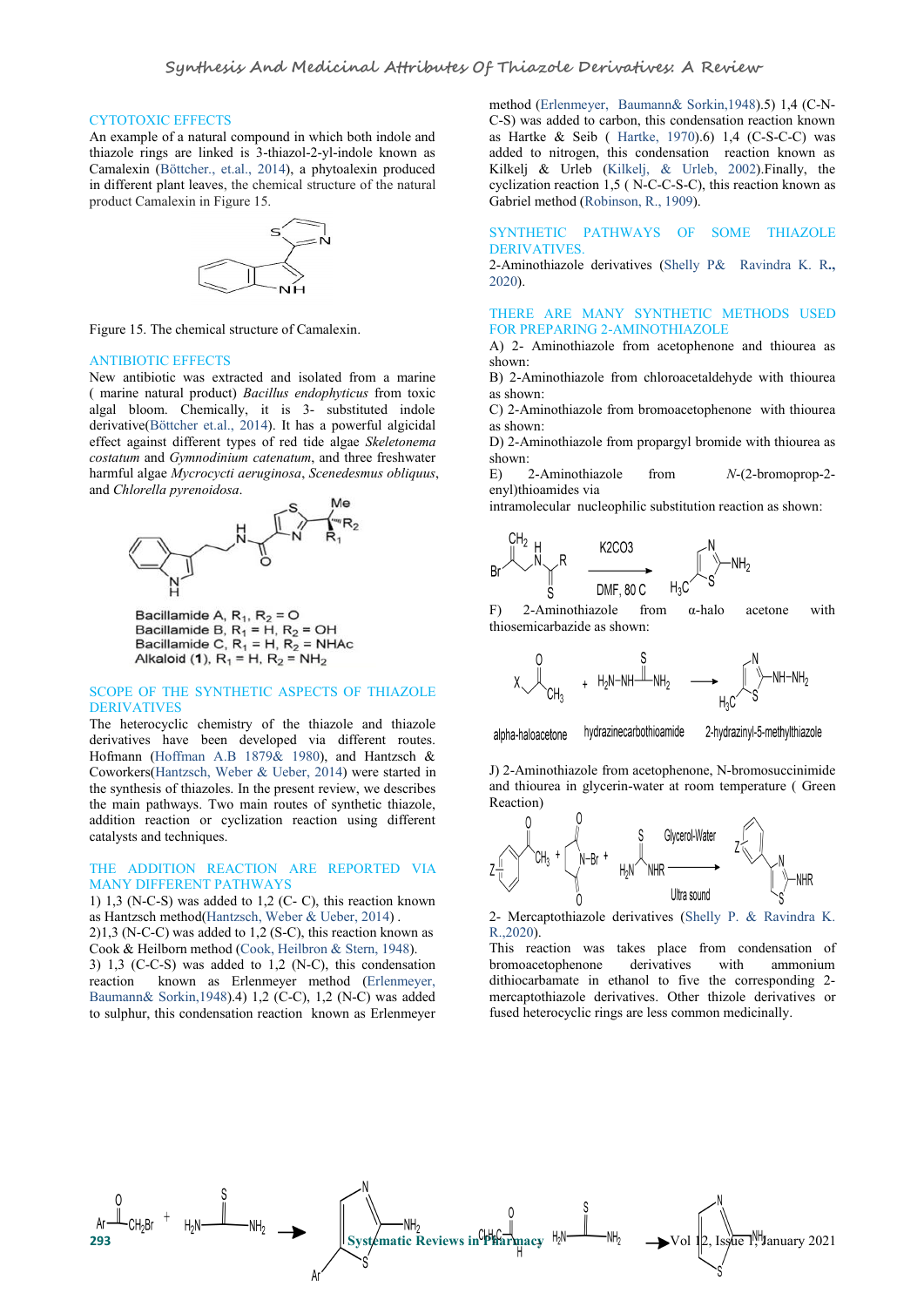

# **CONCLUSION**

This review covers some of the literatures of the triazole derivatives in the field of organic medicinal chemistry. These five-membered ring heterocyclic compounds which 10. Hartke possess diverse biological activities and play an important roles.

# ACKNOWLEDGMENTS

Our thanks to the University of Mosul for their support.

## **REFERENCES**

- 1. Alsryfy, A.H., Mosaa, Z.A., Alrazzak, N. "Synthesis and characterization of new schiff base derived from 1,2-Di (indol-2-yl) - 2-hydroxyethanon" Research Journal of Pharmaceutical, Biological and Chemical Sciences, (2015); 6 (2), pp. 798-802.
- 2. Behzad G.,Hamid B., Hadi H.2015. Study of Antibacterial Effect of Novel Thiazole, Imidazole, and Tetrahydropyrimidine Derivatives against Listeria Monocytogenes. AMHSR, 13:103-107.
- 3. Beuchet P, Varache-Lembege M, Neveu A, Leger J. M, Vercauteren J, Larrouture S,Deffieux G, Nuhrich A. 1999. New 2-sulfonamidothiazoles substituted at C-4: synthesis of polyoxygenated aryl derivatives and in vitro evaluation of antifungal activity, Eur. J. Med. Chem, p. 773 – 779.
- 4. Böttcher, C., Chapman, A., Fellermeier, F., Choudhary, M., Scheel, D., Glawischnig, E. 2014 . The biosynthetic pathway of indole-3-carbaldehyde and indole-3 carboxylic acid derivatives in Arabidopsis. Plant Physiol, 165: 841–853.
- 5. Cook A. H, Heilbron I. M, Stern E. 1948. Studies in the azole series. Part X. Some 5-amino- 2-mercapto-4 alkylthiazoles and 2 : 4-dithio-5-alkylhydantions, J. Chem. Soc., p. 2031 - 2033. DOI: 10.1039/JR9480002031.
- 6. Derek J. Mc. 2018. Thiazoles and Thiazolidinones as COX/LOX Inhibitors. Molecules, 33(3): 685 DOI. [10.3390/molecules23030685.](https://dx.doi.org/10.3390%2Fmolecules23030685)
- 7. Erlenmeyer H., Baumann H. , E. Sorkin, H.1948. Chim. Acta., 31 1: 1978.
- 8. Gartel.A., Marianna H., Senthil R. Uppoor B. 2008. Thiazole antibiotics that inhibit FoxM1 are potential anticancer drugs. Am.Associ. Can. Res, 68 (9):12-16.
- 9. Hantzsch, A.; Weber, J. Ueber verbindungen des 2014. Thiazols (pyridins der thiophenreihe). *Eur. J. Inorg. Chem,* 1887, *20*(2), 3118-3132.
- B. 1970. Thioacylation benzylidenaminoacetonitril and following ring closure reactions. Pharmazie, 25(9): 517-22.
- 11. Hoffman A.B.1879. Ber., 12 1126, & 2359 13 (1980) 8.
- 12. [Inder](javascript:ShowAffiliation() P. S., [Shiv](javascript:ShowAffiliation() G., [Sanjay](javascript:ShowAffiliation() K. 2020. Thiazole Compounds as Antiviral Agents: An Update. Med.  $\ell$ hem,  $16(1)$ : DOI. [10.2174/1573406415666190614101253](https://doi.org/10.2174/1573406415666190614101253)
- 13. Ismail A ,Nashwa El and Thoraya A. F. 2019. New Series of Thiazole Derivatives: Synthesis, Structural Antimicrobial Activity, Molecular Modeling and MOE Docking. Molecules, 24(9): DOI. [10.3390/molecules24091741](https://dx.doi.org/10.3390%2Fmolecules24091741).
- 14. Kumar P., Chauhan V., Silva JRA., Lameira J., d Andrea FB., Li SG., Ginell SL., Freundlich JS., Alves CN, Bailey S., Cohen KA.,
- 15. Lamichhane G. 2017. Mycobacterium abscessus 1, d- Transpeptidases
- 16. Are Susceptible to Inactivation by Carbapenems and Cephalosporins but Not Penicillins. Antimicrob Agents Chemother, 2 61(10): piiAAC.00866-17. DOI. 10.1128/AAC.00866-17.
- 17. Kilkelj D., Urleb U. 2002. Products Class 17: Thiazoles. Science of Synthesis, 11: 627. DOI. 10.1055/sos-SD- 011-00783.
- 18. Lino C.I., de Souza I.G., Borelli B.M., Matos T.T.S., Teixeira I.N.S., Ramos J.P., de Souza Fagundes E.M., Fernandes P.O., Maltarollo V.G., Johann S., et al. 2018. Synthesis, modeling studies and evaluation of antifungal activity of a novel series of thiazole derivatives. Eur. J. Med. Chem, 151:248–260. DOI. 10.1016/j.ejmech.2018.03.083.
- 19. [Mahesh](https://pubmed.ncbi.nlm.nih.gov/?term=Chhabria+MT&cauthor_id=27150376) T C., [Shivani](https://pubmed.ncbi.nlm.nih.gov/?term=Patel+S&cauthor_id=27150376) P., [Palmi](https://pubmed.ncbi.nlm.nih.gov/?term=Modi+P&cauthor_id=27150376) M., [Pathik](https://pubmed.ncbi.nlm.nih.gov/?term=Brahmkshatriya+PS&cauthor_id=27150376) S B.2016. .Thiazole: A Review on Chemistry, Synthesis and Therapeutic Importance of its Derivatives. Curr Top<br>Med Chem. 16(26): 2841-2862. DOI. Med Chem, 16(26): 2841-2862. DOI. 10.2174/1568026616666160506130731
- 20. Marcus V., Nora de S. 2005. Synthesis and biological activity of natural thiazoles: An important class of